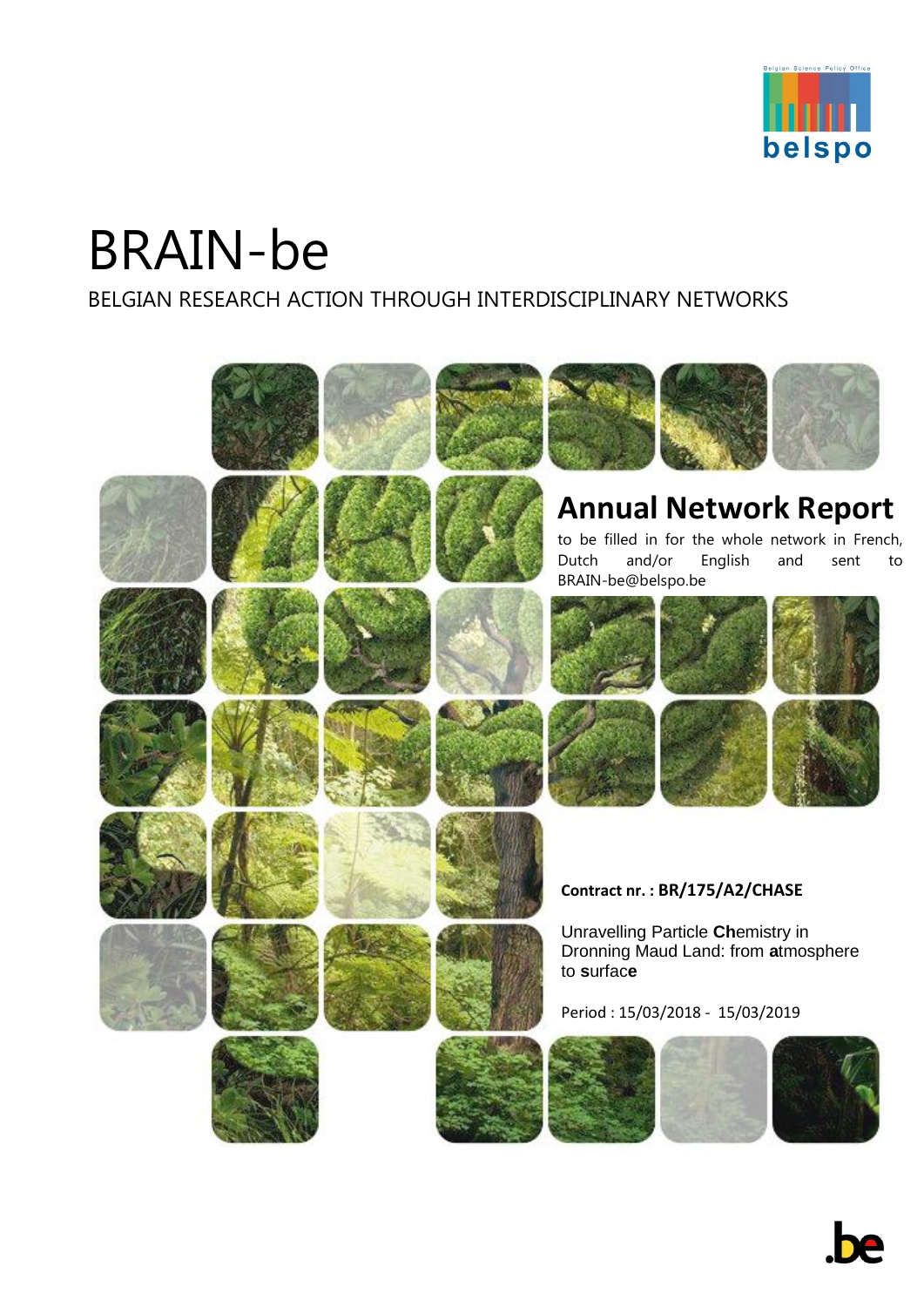#### <span id="page-1-0"></span>**NETWORK**

#### <span id="page-1-1"></span>COORDINATOR

Dr. Alexander Mangold and Dr. Andy Delcloo, Royal Meteorological Institute of Belgium

## <span id="page-1-2"></span>**PARTNERS**

- 1. Dr. Alexander Mangold and Dr. Andy Delcloo, Royal Meteorological Institute of Belgium
- 2. Prof. Herman Van Langenhove and Prof. Kristof Demeestere, Ghent University
- 3. Prof. Nadine Mattielli, Université Libre de Bruxelles (ULB)
- 4. Prof. Philippe, Claeys, Vrije Universiteit Brussel (VUB)

#### <span id="page-1-3"></span>AUTHORS

- 1. Dr. Alexander Mangold, Royal Meteorological Institute of Belgium
- 2. Dr. Andy Delcloo, Royal Meteorological Institute of Belgium
- 3. Prof. Herman Van Langenhove, Ghent University
- 4. Prof. Kristof Demeestere, Ghent University
- 5. Prof. Christophe Walgraeve, Ghent University
- 6. M.Sc. Preben Van Overmeiren, Ghent University
- 7. Prof. Nadine Mattielli, Université Libre de Bruxelles (ULB)
- 8. Dr. Stefania Gili, Université Libre de Bruxelles (ULB)
- 9. Prof. Philippe, Claeys, Vrije Universiteit Brussel (VUB)

## <span id="page-1-4"></span>PROJECT WEBSITE:

Project website is under construction

Yearly, one report (max. 15-20 pages) should be filled in for the whole network in French, Dutch or English and sent to BRAIN-be@belspo.be.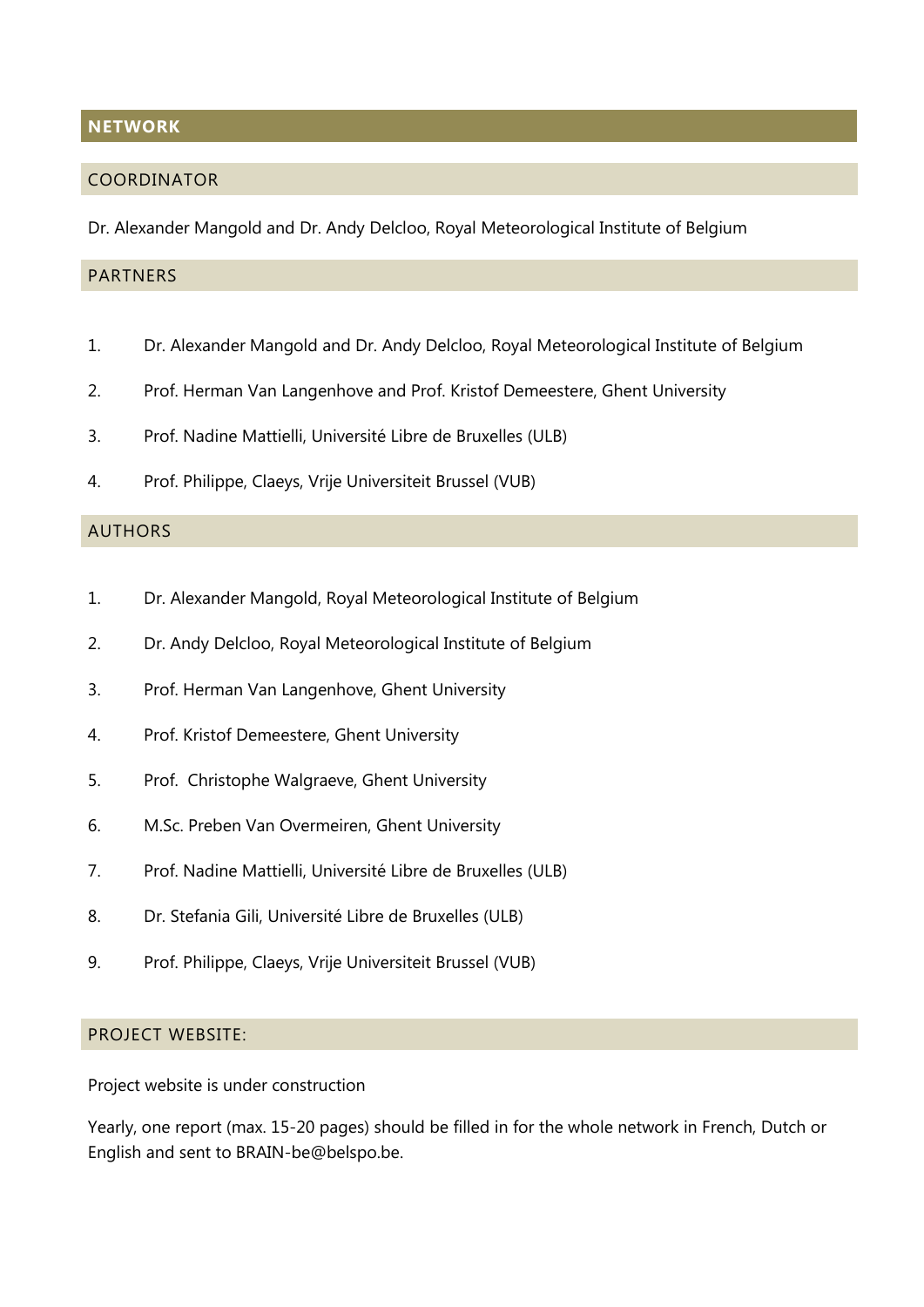# TABLE OF CONTENTS

| <b>NETWORK</b>                                                   |                   |
|------------------------------------------------------------------|-------------------|
|                                                                  |                   |
|                                                                  |                   |
|                                                                  |                   |
|                                                                  |                   |
| <b>1. EXECUTIVE SUMMARY OF THE REPORT</b>                        |                   |
| <b>2. ACHIEVED WORK</b>                                          | 5                 |
| <b>3. INTERMEDIARY RESULTS</b>                                   | 9                 |
| <b>4. PRELIMINARY CONCLUSIONS AND RECOMMANDATIONS</b>            | 10                |
| <b>5. FUTURE PROSPECTS AND PLANNING</b>                          | 11                |
| <b>6. FOLLOW-UP COMMITTEE</b>                                    | $12 \overline{ }$ |
| <b>7. VALORISATION ACTIVITIES</b>                                | 14                |
|                                                                  |                   |
|                                                                  |                   |
|                                                                  |                   |
|                                                                  |                   |
| <b>8. ENCOUNTERED PROBLEMS AND SOLUTIONS</b>                     | 15                |
| 9. MODIFICATIONS COMPARED TO THE PREVIOUS REPORT (IF APPLICABLE) | 16                |
|                                                                  |                   |
|                                                                  |                   |
| <b>10. REMARKS AND SUGGESTIONS</b>                               | 17                |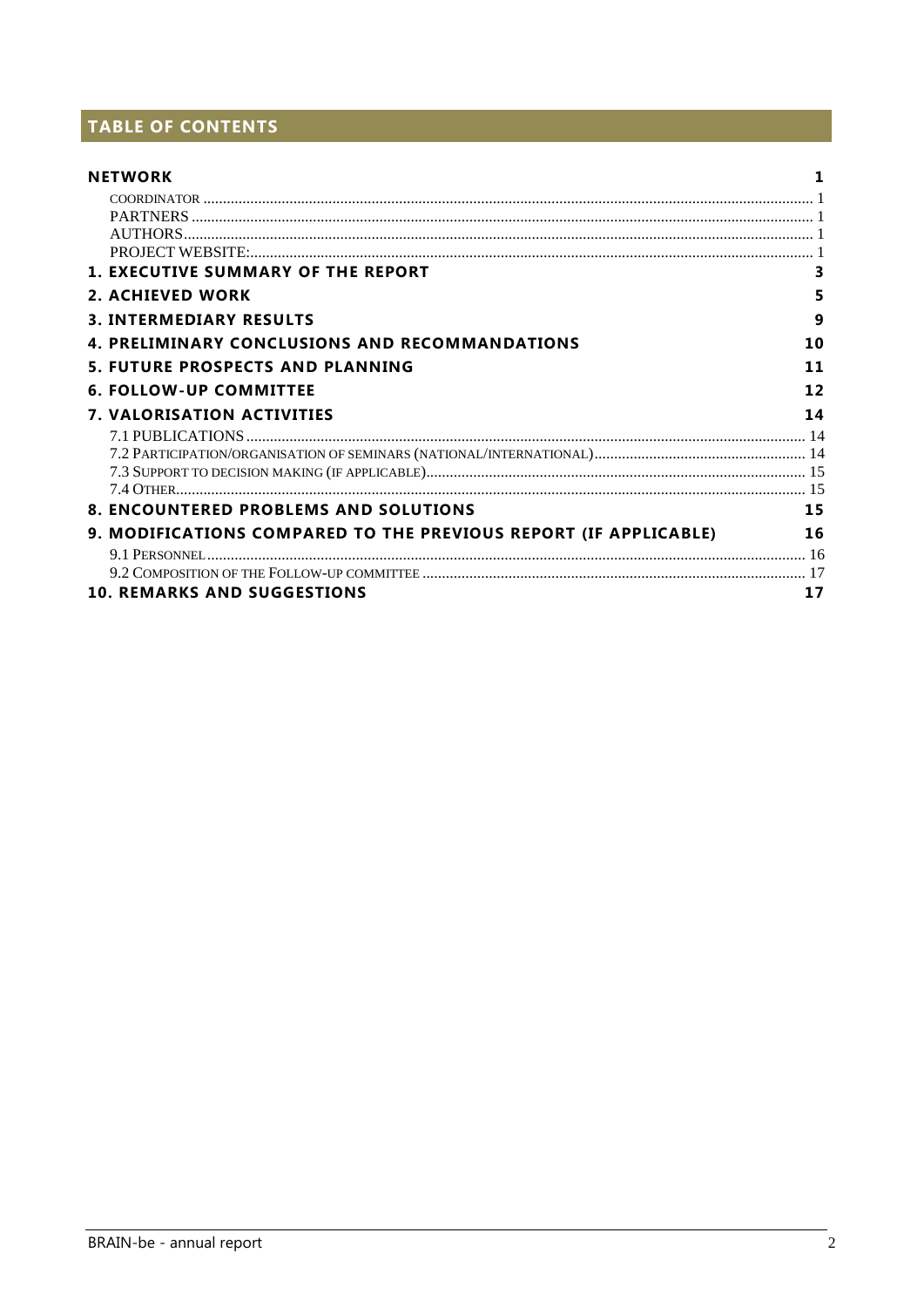## <span id="page-3-0"></span>**1. EXECUTIVE SUMMARY OF THE REPORT**

The CHASE project provides detailed physical-chemical analyses of both atmospheric and surface snow particles as well as of volatile organic compounds recovered near the Belgian research station Princess Elisabeth (PE), Dronning Maud Land, East Antarctica, and thoroughly investigates their atmospheric transport pathways. Such detailed studies have never occurred in the region where Princess Elisabeth station is located. The project consists of 4 components: (i) a particle and air sampling with physical-chemical analysis component, (ii) a data interpretation component, (iii) a synthesis component, and (iv) a valorisation component.

The work is subdivided in several tasks and deliverables, executed by the different partners of this project. Their progress regarding the different deliverables is listed in table 1. The start date of the project was the 1<sup>st</sup> January 2017. In the table below, the submission date is counted from the 15<sup>th</sup> April 2017 (48 months until end of project in contract 15/04/2021.

| D1.1             | Active and passive sampling methods for the atmospheric<br>organic composition analysis of both particulate and gaseous                                                                       | <b>UGent</b> | M12, M24, M36,        |             |
|------------------|-----------------------------------------------------------------------------------------------------------------------------------------------------------------------------------------------|--------------|-----------------------|-------------|
|                  | fraction                                                                                                                                                                                      |              | M46                   | <b>PROG</b> |
| D1.2             | Advanced analytical procedures enabling detailed molecular<br>characterization of collected air samples by using highly<br>innovative mass spectrometry based equipment                       | UGent        | M12, M24, M36,<br>M46 | <b>PROG</b> |
| D1.3             | Unique dataset on detection frequencies and concentration<br>levels of organic micropollutants in both Austral Summer and<br>Winter at Dronning Maud Land                                     | <b>UGent</b> | M12, M24, M36,<br>M48 | <b>PROG</b> |
| D1.4             | Analysis methods developed for stable isotopes C and N of the<br>organic aerosol fraction and related dataset on isotopic<br>composition of the organic fraction of particulate matter        | <b>VUB</b>   | M12, M24, M36,<br>M48 | <b>NOT</b>  |
| D2.1             | Active sampling and analysis methods developed for inorganic<br>composition of atmospheric particles and related dataset of<br>inorganic composition                                          | <b>ULB</b>   | M12, M24, M36,<br>M48 | <b>PROG</b> |
| D <sub>2.2</sub> | Passive sampling and analysis methods developed for<br>inorganic composition of atmospheric particles and related<br>dataset of inorganic composition                                         | <b>ULB</b>   | M12, M24, M36,<br>M48 | <b>PROG</b> |
| D <sub>2.3</sub> | Surface snow samples collected and analysis methods<br>developed for inorganic composition of particles therein and<br>related dataset of inorganic composition                               | <b>ULB</b>   | M12, M24, M36,<br>M48 | <b>PROG</b> |
| D3.1             | Air mass trajectories calculated, dispersion analysis of<br>atmospheric pathways, clustering of source regions                                                                                | <b>RMI</b>   | M12, M24, M36,<br>M42 | <b>PROG</b> |
| D4.1             | Source regions, transport pathways, seasonal variations and<br>relative importance of trace elements, micronutrients and<br>atmospheric pollutants, of natural and anthropogenic<br>compounds | <b>RMI</b>   | M18, M30, M48         | <b>NOT</b>  |
| D4.2             | Cloud Condensation Nuclei and Ice Nuclei characterisation                                                                                                                                     | <b>RMI</b>   | M18, M30, M48         | <b>PROG</b> |
| D5.1             | Management of the network                                                                                                                                                                     | <b>RMI</b>   | Cont.                 | <b>PROG</b> |
| D5.2             | Quality controlled chemistry database                                                                                                                                                         | <b>RMI</b>   | Cont.                 | <b>NOT</b>  |
| D5.3             | Results published to scientific community, policy and public                                                                                                                                  | RMI,         | Cont.                 | <b>PROG</b> |
|                  |                                                                                                                                                                                               | UGent,       |                       |             |
|                  |                                                                                                                                                                                               | ULB, VUB     |                       |             |
| D5.4             | Scientific workshop                                                                                                                                                                           | RMI,         | M42.                  | <b>NOT</b>  |
|                  |                                                                                                                                                                                               | UGent,       |                       |             |
|                  | Table 1: List of intermediate and final deliverables and their dissemination. The first three columns give the number, the                                                                    | ULB, VUB     |                       |             |

**description and the partner responsible for the deliverable, the fourth column gives the submission date, counted from 15 April 2017, and the fifth column gives the status (finished (FIN), in progress (PROG), or not started (NOT)).**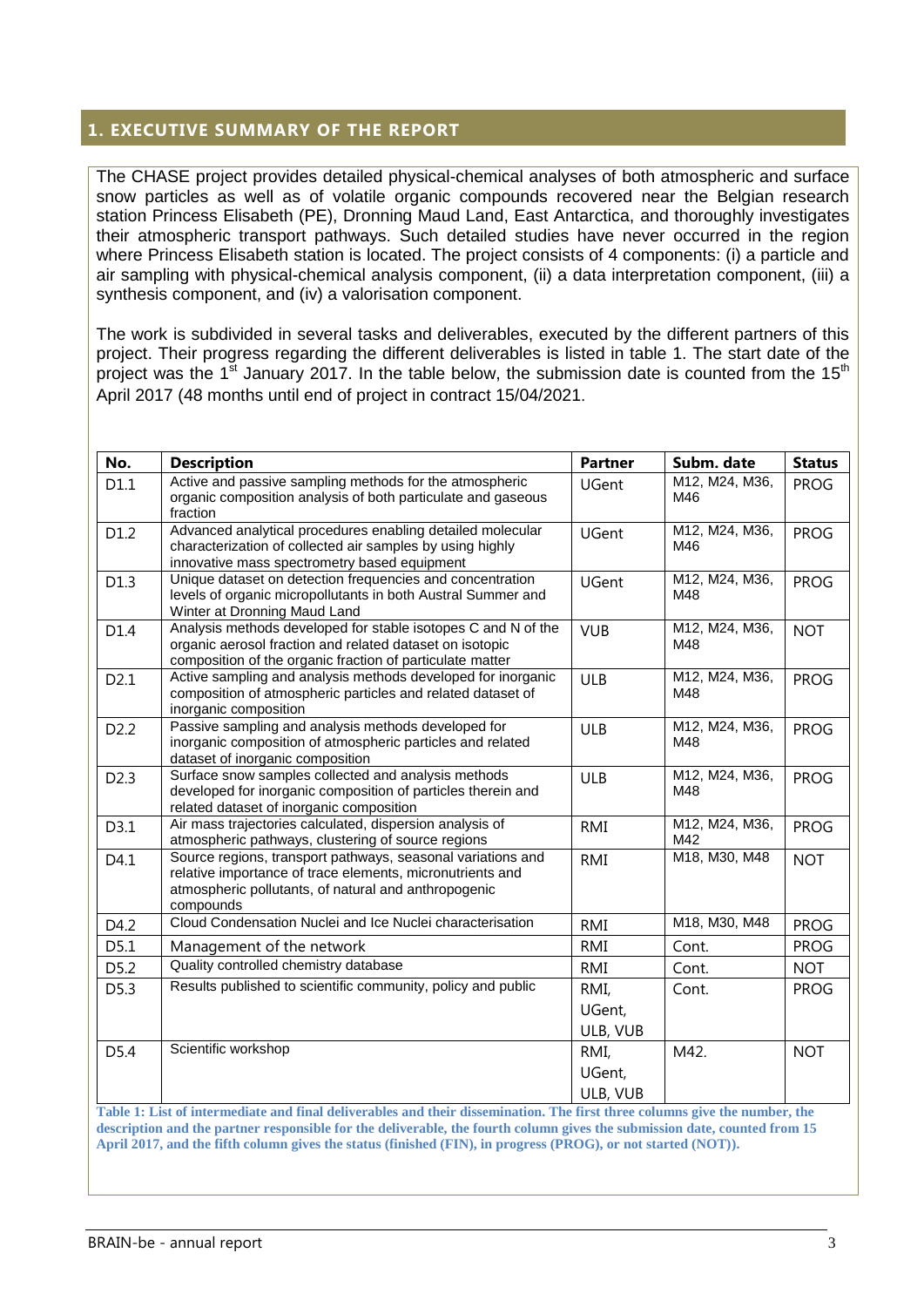After the end of the BELARE season 2017/18 in February 2018, first samples arrived either end of February or by April 2018 at the partner's institutes. At ULB, Dr. Stefania Gili started as PostDoc researcher on 2 February 2018 and at UGent, MSc Preben Van Overmeiren started on 15 March 2018 working for his PhD in the framework of CHASE.

The analytical methods for trace organic components, sampled by both active and passive methodologies, are being developed. The influence of several parameters (temperature, pressure, solvents, extraction time) on the pressurised liquid extraction (PLE) performance was evaluated. Chromatography and mass spectrometry settings were optimized to enable compound separation and optimal method performance (e.g. low detection limits). The first samples are scheduled to be processed in Q2 of 2019.

The filters and snow samples which arrived to ULB in April 2018 are stored in freezers, before being processed for trace and rare earth element (and isotopic) analyses. Some filters will also be analysed by SEM/EDS for individual particle chemical analyses (in addition to the morphology and size characterization). The first SEM-EDS analyses of the filters from the active collectors are positive and confirm the efficient dust collection with a periodicity of 1 filter per 8 days.

The following preparations were undertaken for the 2018/19 field campaign at PE station:

- Meetings and email-exchanges with the Station Operator in order to discuss the practical topics for the sampling campaign; preparation of the necessary air cargo boxes and shipment forms;
- Material for the sampling has been prepared and ordered (i.a. adaptations to the High-Volume Sampling of UGent; Ordering and preparation of the material needed for the installation of the two new sampling sites. Cleaning and; preparation of the bottles needed for sampling surface snow.

Stefania Gili and Preben Van Overmeiren participated on the CHASE project in the BELARE 2018/2019 field campaign to Princess Elisabeth station and have been there from 17 November to 18 December 2018. They re-installed the pumps for active sampling near the station. In addition to the five sites for passive sampling of atmospheric particles and volatile organic compounds installed last season, they succeeded in installing the same kind of samplers at two further locations – one at the plateau and one near the coastline (see Figure 1 below). At all of these seven sites, surface snow samples were collected. The collected samples arrived by mid-March in Belgium and are stored now either at Ghent University or at Laboratoire G-Time (ULB) for further analyses. Stefania Gili and Preben Van Overmeiren helped in addition to supervise instruments of the Brain-Be AEROCLOUD project.

Further details are described below within the progress per task section.

Coordinates of the sites for passive and surface snow sampling:

 East of PE station: 71.96014 °S 23.47353 °E 1320 m Plateau: 72.25336 °S 23.23195 °E 2300 m Deep Plateau: 72.37655 °S 23.41896 °E 2370 m Romnoes: 71.34678 °S 23.61131 °E 700 m Frank Kenny South: 70.82900 °S 23.73500 °E 320 m Frank Kenny North: 70.43281 °S 23.84089 °E 110 m Breid Bay (coast): 70.30485 °S 23.61642 °E 75 m

Figure 1 shows the locations on a map of Dronning Maud Land.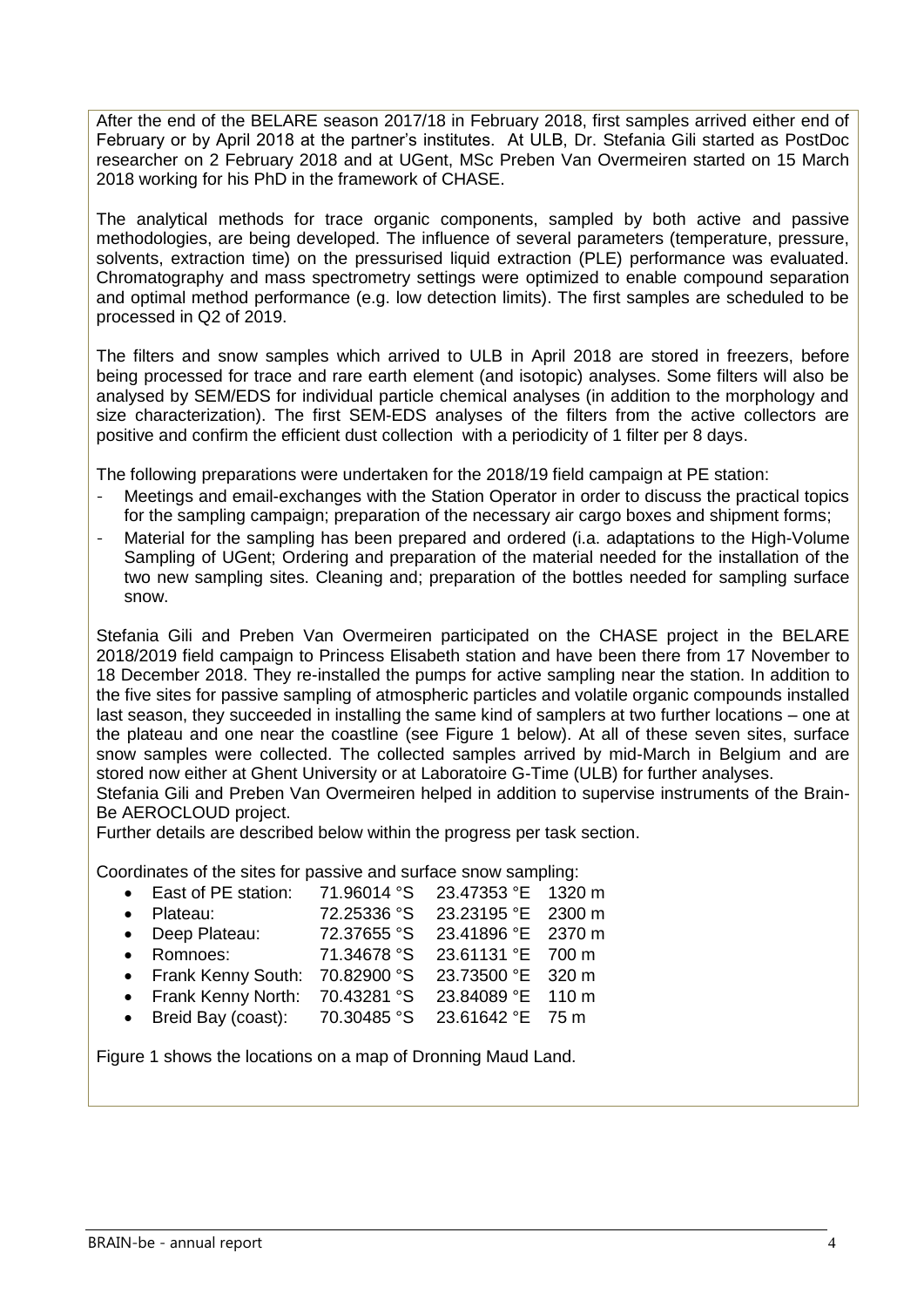

**Figure 2: Location of the seven sampling sites where the CHASE passive samplers have been installed and where surface snow samples have been collected. 'Deep plateau', southward of PE, on the plateau; ii) 'Plateau', southward of PE, vicinity of the plateau; iii) 'PE valley', around 4 km eastward of PE; iv) 'Romnoes'; v) 'Frank Kenny South', between Romnoes mountains and the coast, vi) 'Frank Kenny North', near the coast; and vii) 'Breid Bay', near the coastline**

# <span id="page-5-0"></span>**2. ACHIEVED WORK**

*Detailed description of the achieved work and tasks of the past reporting year*

#### **Task 1: Characterisation of the organic atmospheric composition (particulate matter and VOCs) (UGent, VUB)**

#### **Task 1.1: Sampling and sample preparation of atmospheric particles for organic analysis (UGent)**

A Digitel DHA-80 High Volume Sampler (HVS, 500 l/min) for active sampling of atmospheric particles has been installed in a container around 300 m north of PE station. The active sampling is limited to the austral summer period (filter exchange, energy demand). Pre-baked quartz-fibre filters have been used for the collection of particulate matter together with polyurethane foam filter cartridges to capture more volatile components.

Simultaneously with the high volume active sampling, polyurethane foam disk passive samplers have been installed, to be able to identify trace organic semi-volatile and non-volatile micropollutants. In addition, polymer sheet type passive samplers have been installed to sample organic micro-pollutants. Both kinds of these passive samplers have been set up at five sites during BELARE 2017/18 and the samples could be recoverrd and exchanged with new ones in November, December 2018 by Preben Van Overmeiren and Stefania Gili. In addition, the same kind of samplers have been installed at two further locations – one at the plateau and one near the coastline (see Figure 1). All these filters will stay a whole year until recovery and exchange of them in November, December 2019.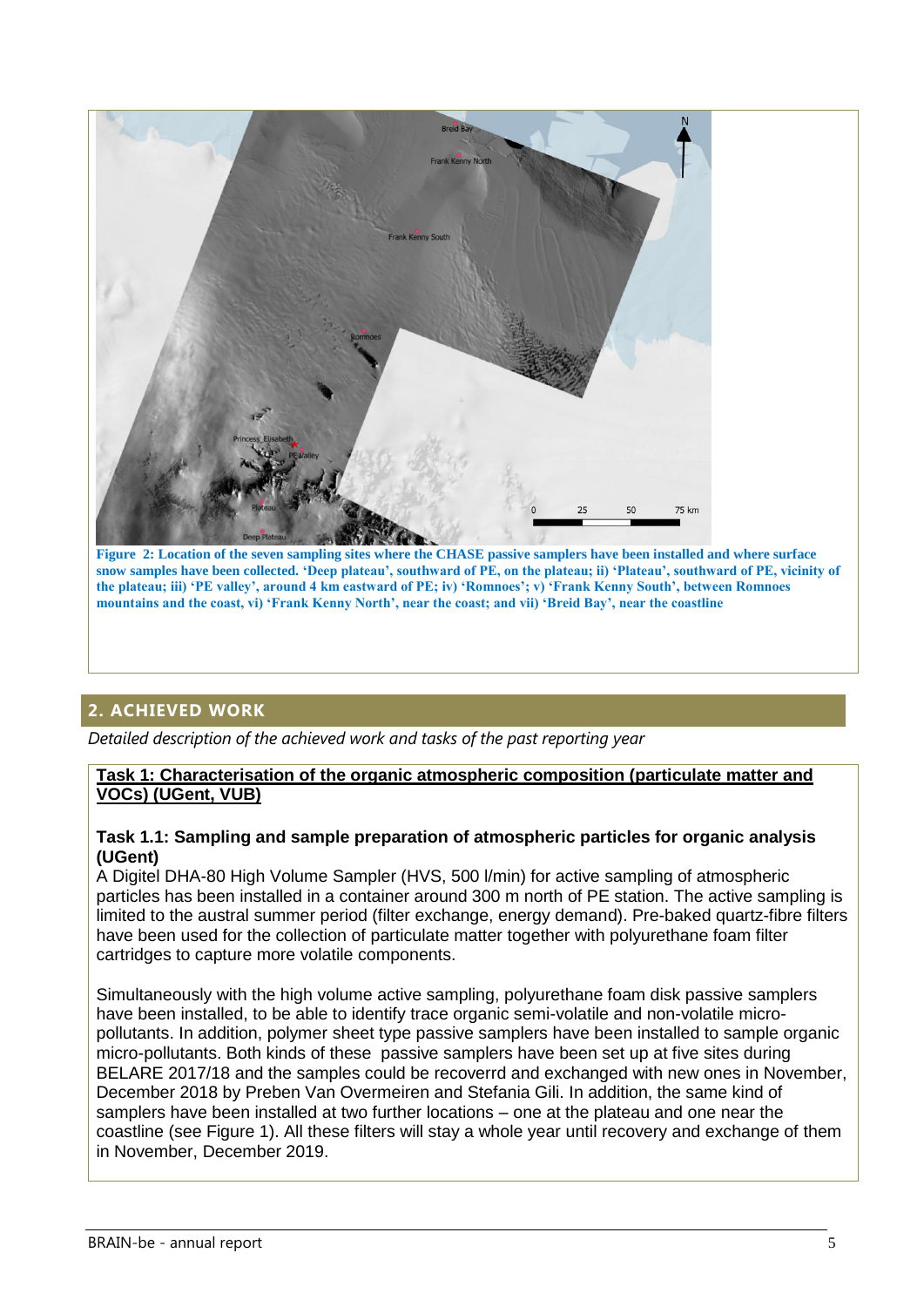#### **Task 1.2: Sampling and sample preparation for the analysis of Volatile Organic Compounds (UGent)**

Volatile Organic Compounds (VOCs) are sampled by passive sampling. Axial passive samplers have been installed on poles (around 2-3 m above ground) at the same seven locations as the passive samplers for semi-volatile organic analysis mentioned before. These samplers will collect VOCs over a whole year until recovery and exchange of them in November, December 2019.

#### **Task 1.3.1: Laboratory analysis for the molecular characterisation of the organic atmospheric composition (UGent)**

To characterize and quantify organic components sampled using the active (HVS) and passive methodology an analytical approach using accelerated solvent extraction (ASE) was developed and validated. ASE has the advantage of reducing the required amount of solvent while obtaining high extraction efficiencies.

## **Task 1.3.2: Laboratory analysis for the stable isotopes C and N of the organic aerosol fraction (VUB)**

Not started yet

**Task 1.4: Interpretation of the results for organic atmospheric composition (UGent, VUB)** Not started yet.

## **Task 2: Characterisation of the inorganic composition of atmospheric particles (ULB)**

#### **Task 2.1: Active sampling and analysis of inorganic composition of atmospheric particles (ULB)**

Active sampling on 47 mm – now with Teflon instead of polycarbonate filters – has been done from December 2018 (CHASE team) through February 2019 (PE station staff). The reason why we decided to change the type of material is because of their better blanks, and they can be reusable. Besides the filter, the same system as the previous campaign was used: a strong pump (nominal flow rate of 330 L/min) has been installed in the same container as for the active sampling for organic analysis. A flow meter was installed in the sampling line in order to derive accurate values for actual and total sample flow. In addition to several blank samples, a total of 9 filter samples could be collected. These filter samples have already arrived in Belgium for laboratory analysis. Further, we improved the inlet of the active pump with a sigma-2 sample head in order to guarantee that air (and thus particles) from all wind directions can equally enter the sample tube.

#### **Task 2.2: Passive sampling and analysis of inorganic composition of atmospheric particles (ULB)**

During the season 2018-19 two new passive atmospheric dust collectors have been installed by the CHASE team in November and December 2018, on poles (around 2-3 m above ground) at the same sites as the passive samplers for organic and VOCs analyses: i) one Sigma-2 collector at the deep plateau; ii) one Sigma-2 collector at Breid Bay, the nearest site to the coast. The samplers containing respectively one filter and a Savilex beaker at all sites have been installed for an atmospheric dust collection over one whole year until recovery and exchange of them in November-December 2019.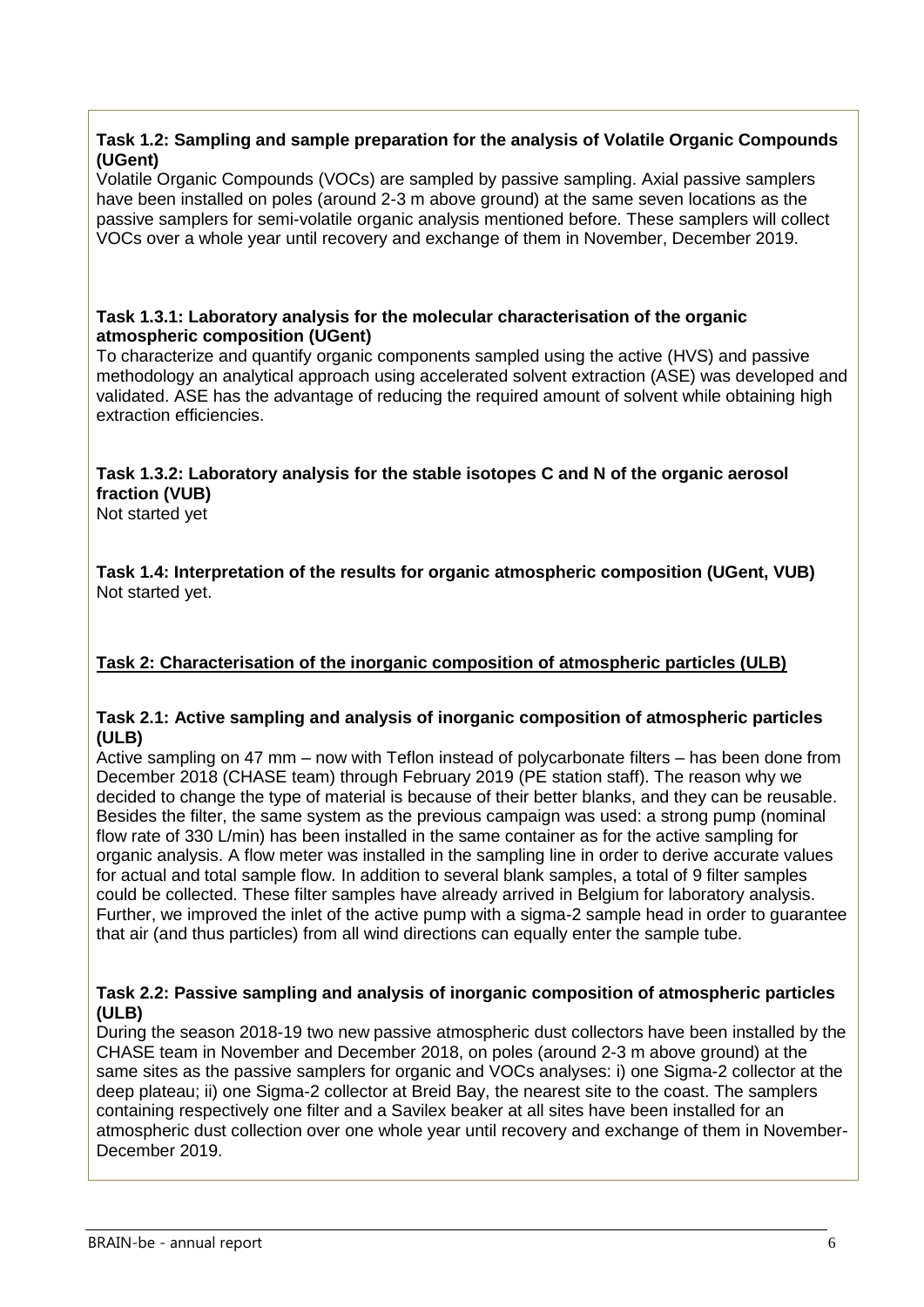#### **Task 2.3: Sampling of surface snow and analysis of inorganic composition of particles therein (ULB)**

Surface snow samples have been taken in November and December 2018 by Stefania Gili at seven locations: i) around 4 km eastward of PE station; ii) one site southward of PE, in the vicinity of the plateau; iii) 16 km from that site, a new site at the deep plateau; iv) near Romnoes, northward of PE; v) in between Romnoes and the coast; vi) at one site at the western part of an ice rise at the coast and, vi) 'Breid Bay', near the coastline, Breid Bay. A total of 23 bottles of 10 L, i.e. a total of 230 L of surface snow, have been collected. The bottles have been shipped back and already arrived in Belgium on March  $20<sup>th</sup> 2019$  for laboratory analysis of the particles in the sampled snow.

#### **Task 2.4: Interpretation of the results for inorganic particle composition (ULB)** Not started yet.

## **Task 3: Air mass tracing by dispersion analysis of atmospheric transport (RMI)**

## **Task 3.1: Calculation of air mass trajectories (RMI)**

The modelling platforms for the FLEXTRA trajectory model and FLEXPART dispersion model have been further implemented at RMI (e.g., Delcloo and De Meutter 2018, see section 7) and are ready to be applied to PE observations.

#### **Task 4: Implications of the found results for atmospheric transport of trace elements, micronutrients and pollutants towards Antarctica and its closely associated Southern Ocean (RMI)**

**Task 4.1: Trace elements, micronutrients and atmospheric pollutants in Antarctica – their source regions, transport pathways, seasonal variations and relative importance of natural and anthropogenic compounds (RMI)** Not started yet.

#### **Task 4.2: Implications of found particle chemistry on cloud condensation and ice nuclei (RMI)**

Based on results of the Belspo BrainBe project Aerocloud, a paper on the cloud condensation nuclei (CCN) properties measured at PE has been published (Herenz et al., 2019, see section 7). These results will form the basis to interpret measured aerosol properties at PE with respect to CCN and ice nuclei.

The first samples collected for analysis on ice nucleating properties (INP) have been analysed in autumn 2018 at TROPOS, Leibniz Institute for tropospheric research. Apparently the air at PE was very clean. At least for the analysis methods used for INP sample analyses (*Wex et al., Annual variability of ice nucleating particle concentrations at different Arctic locations,, ACPD, 2018; https://doi.org/10.5194/acp-2018-1274*), the results for the blank samples were higher for one of the collected sample and the results of the second sample were only slightly higher than the blank sample, prohibiting further interpretation (see figure 2). Therefore, the sample time during Belare 2018-2019 was prolonged to at least 10 days.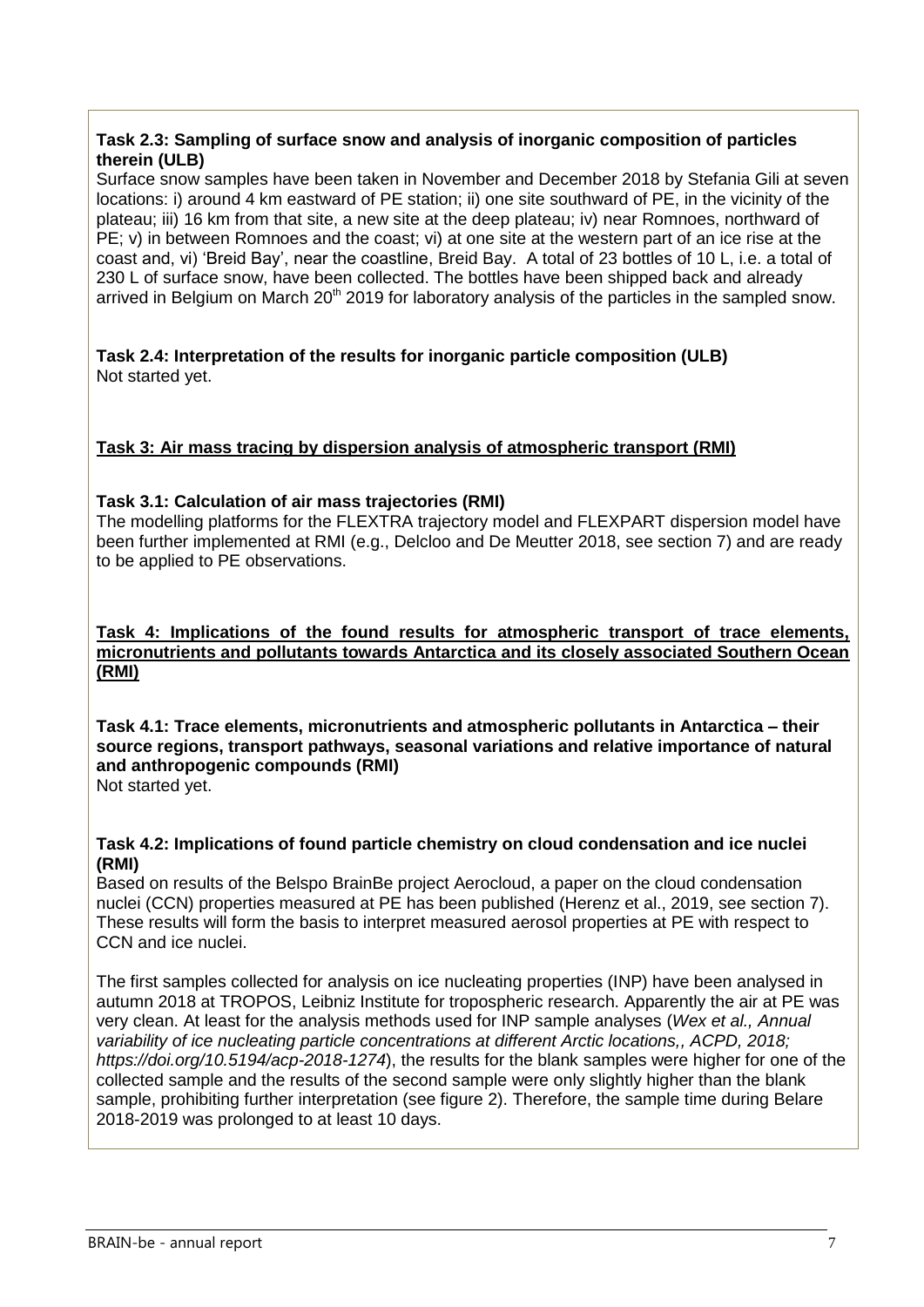



## **Task 5 Coordination, database management and valorisation (RMI, UGent, ULB, VUB)**

#### **Task 5.1: Network management (RMI)**

Project coordination is led by the Royal Meteorological Institute. A meeting of the CHASE consortium is planned for 29 May 2019 at RMI. Meetings of partners took place before the BELARE 2018/19 campaign and after it, in order to prepare the campaign and to give feedback on the campaign.

## **Task 5.2: Management of the chemistry database (RMI)**

The database has not started yet. The website is in preparation.

#### **Task 5.3: Publication of results to the scientific community, policy stakeholders and the general public (RMI, UGent, ULB, VUB)**

Blogs were maintained during the field campaign by Stefania Gili and Nadine Mattielli www.bncar.be), Preben Van Overmeiren (https://www.ugent.be/bw/gct/en/research/envoc/blog) and by Alexander Mangold (belatmos.blogspot.be).

Preben Van Overmeiren made two skype video calls from the station to two secondary schools in Belgium where students of all ages where allowed to ask questions after he made a short introduction of the project's subject. This activity was voluntary for the students which assured only students with interest were participating.

Further communications will be prepared when first results of the collected samples are available. For publications, please see also section 7.

## **Task 5.4: Scientific workshop (RMI, UGent, ULB, VUB)**

Not started yet.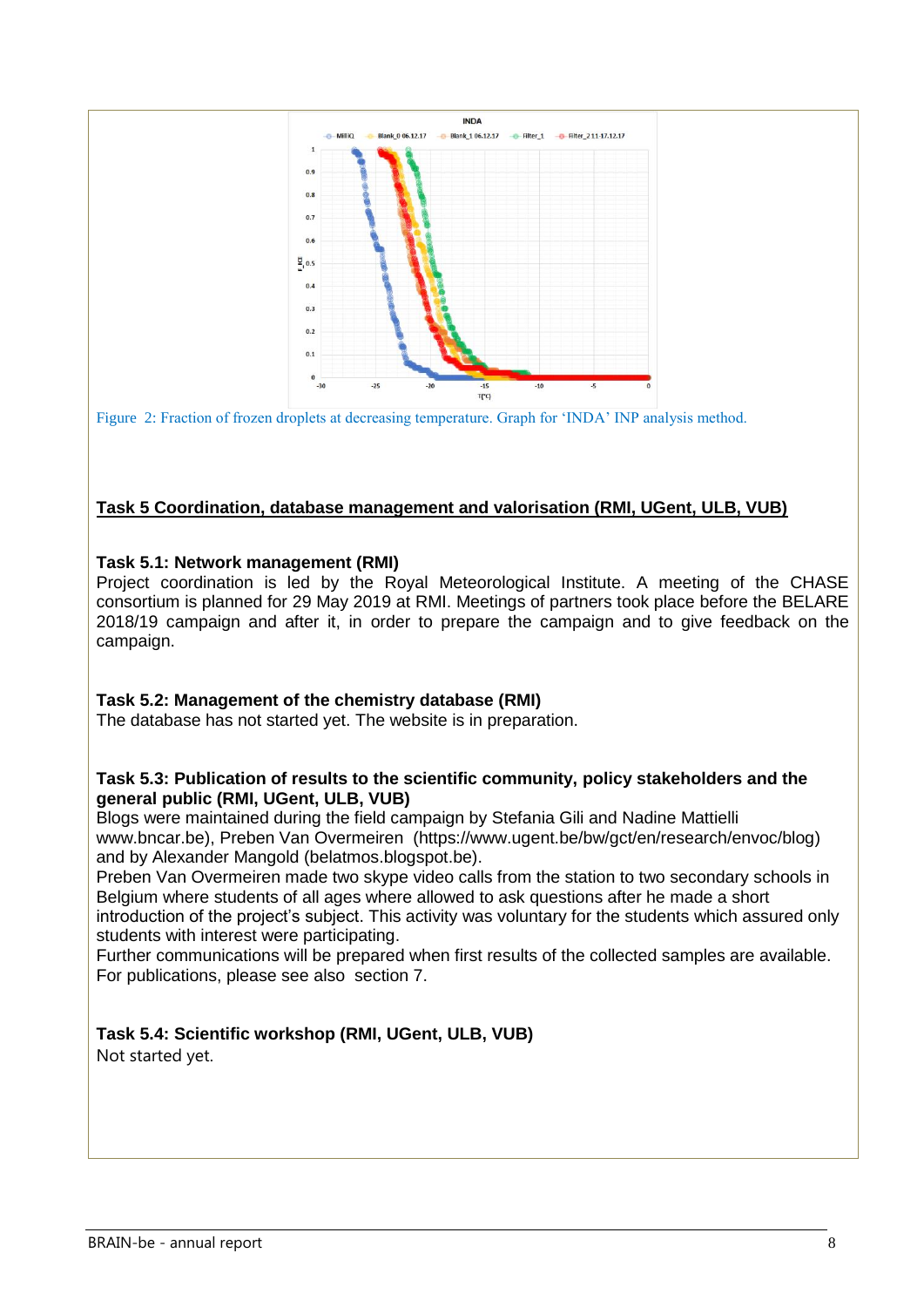## <span id="page-9-0"></span>**3. INTERMEDIARY RESULTS**

#### **Task 1.1: Sampling and sample preparation of atmospheric particles for organic analysis (UGent)**

At the five passive sampling sites installed in the 2017-2018 season all filter material was recovered and new filters were installed. The two additional sites deployed in the 2018-2019 season were equipped with identical sampling equipment and installed in a similar fashion as the others. On all sites the steel mechanism holding the polymer type sampler was replaced with an in-house developed new mechanism enabling an easier exchange.

The used method for conditioning the filter materials was validated.

#### **Task 1.2: Sampling and sample preparation for the analysis of Volatile Organic Compounds (UGent)**

At the five passive sampling sites installed in the 2017-2018 season all axial sorbent tubes were recovered and new tubes were installed. The two sites installed in the 2018-2019 season were equipped with identical sampling equipment. Therefore, 2 new stainless-steel shelters (in-house developed) had to be made and they were installed in a similar fashion as before.

#### **Task 1.3.1: Laboratory analysis for the molecular characterisation of the organic atmospheric composition (UGent)**

The method for the extraction of the samples was developed. Different extraction parameters were optimized and a gas chromatography mass spectrometry based method was optimised and validated in order to detect and quantify sub-trace organic components

#### **Task 2.1: Active sampling and analysis of inorganic composition of atmospheric particles (ULB)**

SEM-EDS analyses have been carried out on 6 samples from the active pump sampling, recovered from the campaign 2017-2018. The main goal is to have a general idea of dust quantification (dust concentrations and size distribution) and dust mineralogy. The first SEM-EDS analyses of the filters from the active collectors are positive and confirm the efficient dust collection with a periodicity of 1 filter per 8 days.

#### **Task 2.2: Passive sampling and analysis of inorganic composition of atmospheric particles (ULB)**

A lot of energy and time were spent to set up the methodology to dissolve the atmospheric particles from the filters, with attention to minimize the risk of particle loss and contamination risk. From the Sigma-2 passive collectors installed in 5 different sampling sites during the campaign 2017-2018 (i.e. (1) 'PE valley', around 4 km eastward of PE, (2) 'Plateau', southward of PE, (3) 'Romnoes'; (4) 'Frank Kenny South' and (5) 'Frank Kenny North', near the coast), trace element concentration analyses (Rare Earth (REE) and Metal Trace Elements) have been carried out. A total of 11 samples recovered from the passive collectors have been investigated including 6 polycarbonate filters (1 at each site, except at PEA there are two) and 5 Savilex beakers placed inside each Sigma-2 collector. The analyses were performed on an Element 2 HR-ICP-MS at the VUB (BIGE analytical platform). The goal was also to check if we were able to see any difference in between the plastic and the aluminium Sigma-2 collectors.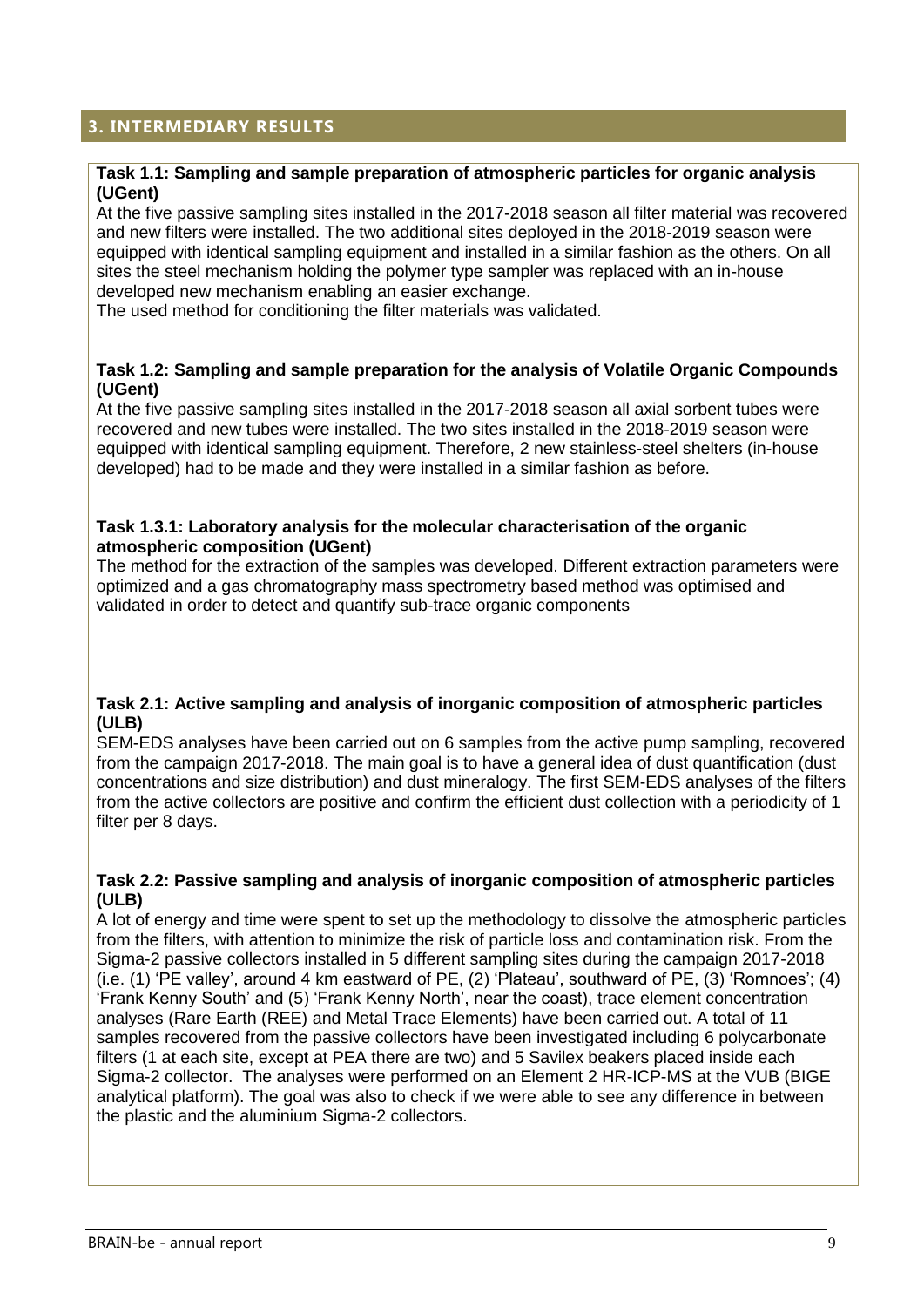#### **Task 2.3: Sampling of surface snow and analysis of inorganic composition of particles therein (ULB)**

The 230 L of snow collected by Prof. Nadine Mattielli during November 2017 were melted by Stefania Gili at the G-Time Lab and processed for chemical and isotope analyses (Sr and Nd). As same as before, samples from the 5 sampling were analysed for trace element concentrations. For isotopes, only one sample (from the coast) was considered into account for analysis. This sample is the one located at the coast 'Frank Kenny North'. And it was chosen because it is influenced by the continent and the ocean, which means we should be able to see the input of both signatures. The preliminary results (e.g. Rare Earth ratios) obtained on snow and filters are promising in terms of dust origin identification when REE are compared for the Antarctic samples vs. dusts collected at the potential main source area from the Southern Hemisphere. The analyses of radiogenic isotopes should confirm the preliminary results. Some discrepancies may be observed between the filter's results and the ones from the snow samples. An explanation could be the successive repetitions of snow or ice accumulation and melting events inside the passive collectors throughout the year, which might imply moving of atmospheric particles out of the filters.

## **Task 3.1: Calculation of air mass trajectories (RMI)**

The modelling platforms for the FLEXTRA trajectory model and FLEXPART dispersion model have been further implemented at RMI (e.g., Delcloo and De Meutter 2018, see section 7) and are ready to be applied to PE observations.

# **Task 5.1 : Network management (RMI)**

See section 2.

**Task 5.2: Management of the chemistry database (RMI)** See section 2.

**Task 5.3: Publication of results to the scientific community, policy stakeholders and the general public (RMI, UGent, ULB, VUB)** See section 7 for an overview list of publications.

# <span id="page-10-0"></span>**4. PRELIMINARY CONCLUSIONS AND RECOMMANDATIONS**

#### **Work package 1: Characterisation of the organic atmospheric composition (particulate matter and VOCs)**

Experiments were done, using a similar sampling technique as in Antarctica, in order to test the developed method. The developed analytical scheme can be used to process the samples as soon as they arrive in our laboratory.

## **Work package 2 Characterisation of the inorganic composition of atmospheric particles:**

The expedition BELARE 2018/19 was extremely successful. The transect for sampling of dust in suspension (through 7 Sigma-2 passive samplers) and deposition (snow samples) was established from the plateau to the coast with 7 equipped sites. For each site, for the analyses of dust inorganic composition, one filter and one savilex beaker were installed in the sigma passive samplers, and between 10 and 140L of snow (depending on the sampling site) were collected. Earlier that last year, the filters and snow samples arrived to ULB and were stored in freezers, before being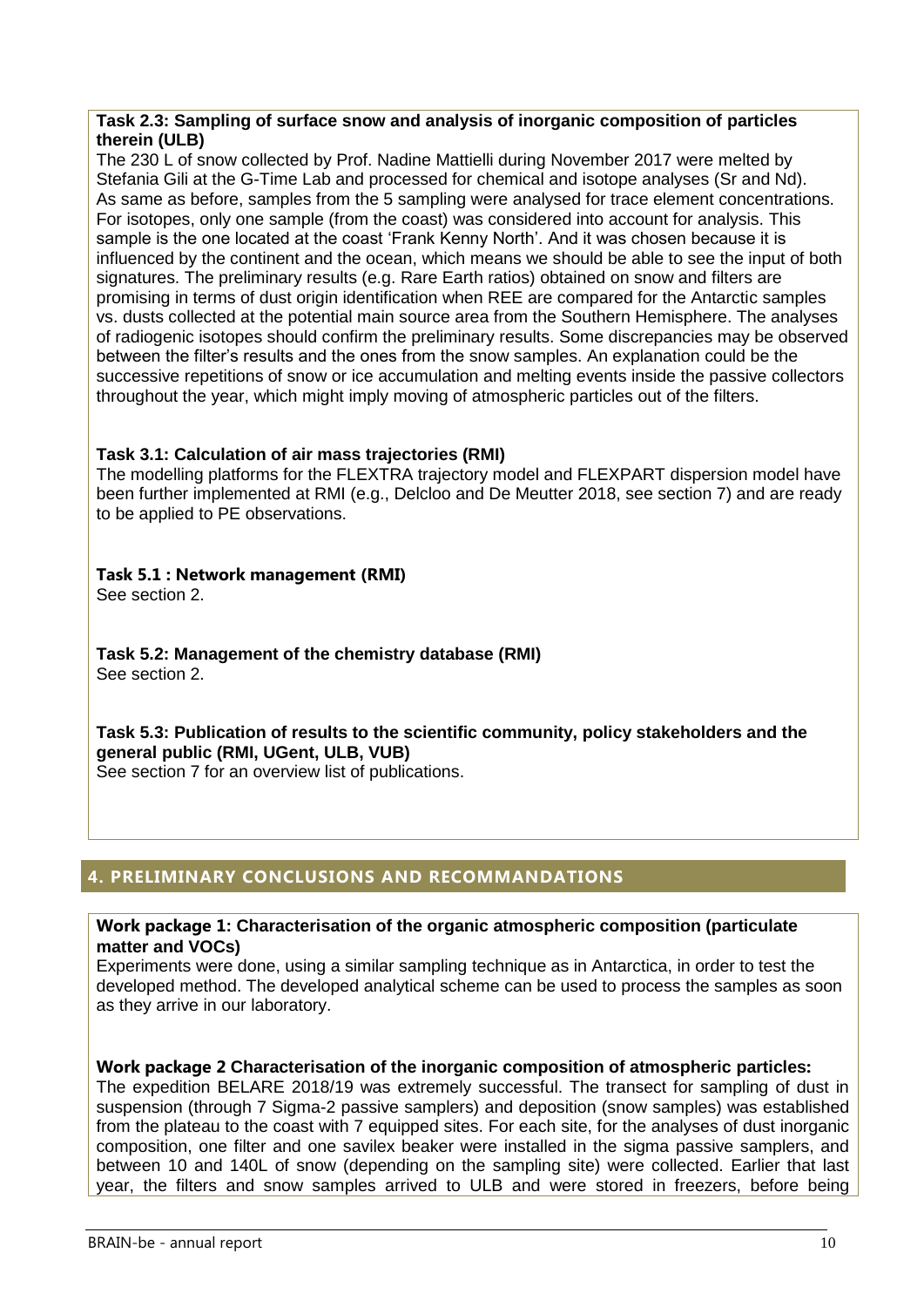processed for trace and rare earth element (and isotopic) analyses. Some filters will also be analysed by SEM/EDS for individual particle chemical analyses (in addition to the morphology and size characterization). The first SEM-EDS analyses of the filters from the active collectors are positive and confirm the efficient dust collection with a periodicity of 1 filter per 8 days.

**Work package 3 Air mass tracing by dispersion analysis of atmospheric transport:** The modelling platforms for the FLEXTRA trajectory model and FLEXPART dispersion model have been further implemented at RMI and are ready to be applied to PE observations.

## **Work package 4 Implications of the found results for atmospheric transport of trace elements, micronutrients and pollutants towards Antarctica and its closely associated Southern Ocean:**

The first samples collected for analysis on ice nucleating properties (INP) have been analysed in autumn 2018 at TROPOS, Leibniz Institute for tropospheric research. Apparently the air at PE was very clean. The results for the blank samples were higher for one of the collected sample and the results of the second sample were only slightly higher than the blank sample, prohibiting further interpretation (see figure 2). Therefore, the sample time during Belare 2018-2019 was prolonged to at least 10 days.

#### **Work package 5 Coordination, database management and valorisation:**

See section achieved work.

## **General recommendations:**

The installation of the instrumentation for both the active sampling and the transect for passive sampling (two additional sites) was successful. However, given the long sampling duration, it is essential that the sampling can continue as planned over four seasons. Also, particular attention will be paid to avoid contamination and to avoid disturbances of the samples, e.g., by snow intrusion during storm conditions.

## <span id="page-11-0"></span>**5. FUTURE PROSPECTS AND PLANNING**

*Overview of the foreseen activities and planning for next reporting year, taking into account the actual state of the work and the intermediary results*

## **Work package 1: Characterisation of the organic atmospheric composition (particulate matter and VOCs) (UGent, VUB):**

Analysis of trace organic compounds on the PUF passive samplers (which were exposed during the 2018 austral winter) and the high-volume samples (from both the first and second field campaign) is scheduled for Q2 of 2019.

First samples for work package analyses 1.3.2 (Laboratory analysis for the stable isotopes C and N of the organic aerosol fraction) will be available and the respective (preparatory) laboratory work can start.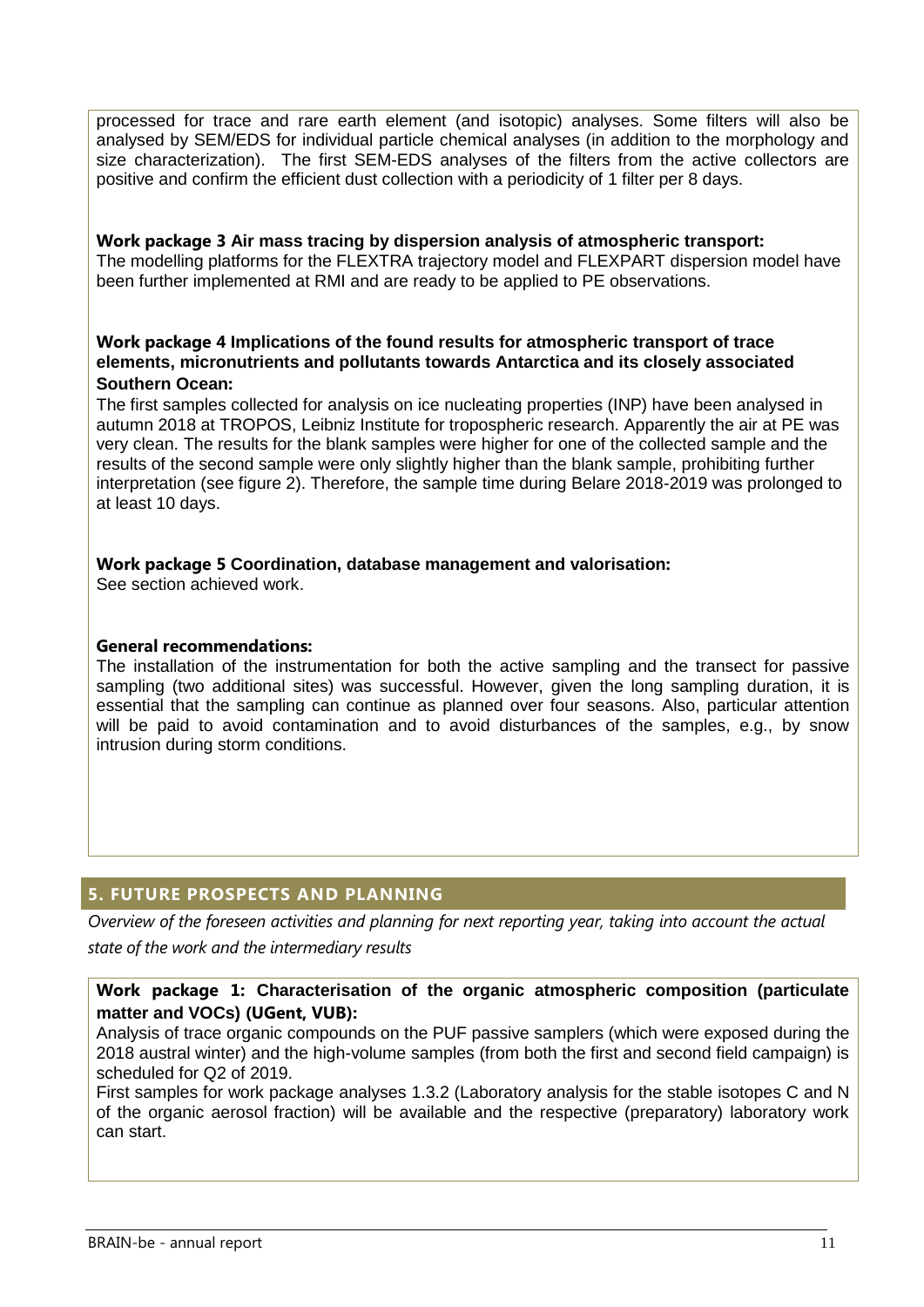#### **Work package 2: Characterisation of the inorganic composition of atmospheric particles (ULB) :**

In the following weeks, the melting of the snow and filtration to recover the new particles from the 2018 samplers will begin. This will allow us to have a new batch of samples ready for the second step of total dissolution before the trace element analyses on the HR-ICP-MS at the VUB. Also, additional isotopic data (Sr, Nd and Pb) will be obtained after a chemical purification on chromatographic columns and analyses on the Nu Plasma II MC-ICP-MS at ULB.

#### **Work package 3: Air mass tracing by dispersion analysis of atmospheric transport: (RMI):** The FLEXTRA and FLEXPART models will be used by the personnel to be hired by RMI on the CHASE project.

#### **Work package 4: Implications of the found results for atmospheric transport of trace elements, micronutrients and pollutants towards Antarctica and its closely associated Southern Ocean (RMI):**

New results from the analysis of the filters for ice nucleating particles properties will be available from the samples of Belare 2018-2019. First results from the back trajectory and dispersion modelling combined with the chemical analyses will be available.

## **Work package 5: Coordination, database management and valorisation (RMI, UGent, ULB, VUB):**

- The next Belgian Research Expedition to the Princess Elisabeth station (November 2019 February 2020) will probably host again two CHASE scientists. They will proceed to do the active sampling, exchange the samples at the passive sampling site and collect the snow samples.
- A CHASE website will be created and first work will be done to generate a Chase database.
- Papers on first results will be submitted (Geochemical Perspective Letters);
- Nadine Mattielli and Stefania Gili will present a talk and poster at the international INQUA conference (Dublin, August 2019);
- Results for the isotopic analysis (obtained from snow samples) are planned to be presented at the EGU or AGU conferences in 2019-2020;
- Philippe Claeys and Alexander Mangold will attend the meetings of the Belgian National Committee on Antarctic Research;
- Further outreach activities like talks, and blogs will be continued

## <span id="page-12-0"></span>**6. FOLLOW-UP COMMITTEE**

*Dates of the meetings and overview of the concrete contributions of the follow-up committee*

Nadine Mattielli has been in email contact with Profs. Karine Deboudt and Pascal Flament **(**Laboratory of Physics and Chemistry of the Atmosphere (LPCA), Université du Littoral – Côte d'Opale, Dunkerque, France). They will provide their expertise in aerosol characterisation by applying single-particle analysis (SEM-EDX) on the suspended atmospheric particles collected directly on filters (Sigma-2 and active pump samplers) and dust deposits (snow samples). Two SEM-EDX analytical sessions have been organized at Dunkerque for the single particle characterizations.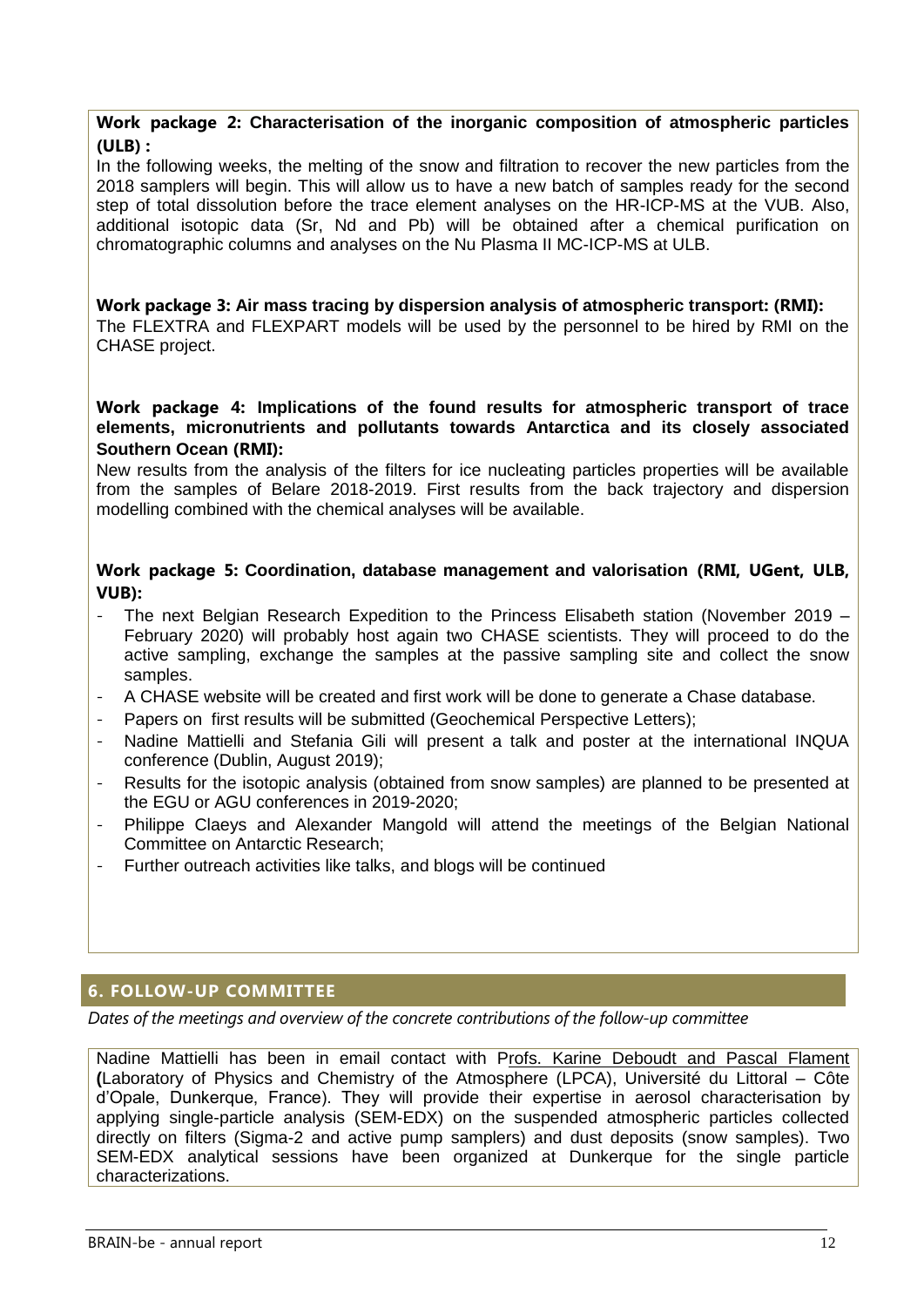Nadine Mattielli has also been in email contact with Dr. Volker Dietze (German Meteorological Service, Research Centre Human Biometeorology, Air Quality Department, Freiburg, Germany) who provided the passive sampler equipment. Volker Dieze also visited ULB in autumn 2018. They discussed the installation and improvement of the samplers.

A collaborations with Paola Formenti, Senior Scientist of the National Center for Scientific Research (CNRS) at LISA (France), opens new perspectives on a better understanding of the dust genesis from the main dust precursors (soils or loess from Southern South America or South Africa). Her work focuses on the optical and hygroscopic properties of aerosols and mineral dust in particular. She is head of the department where experiments on the CESAM simulation chamber are developed.

Nadine Mattielli, Christophe Walgraeve and Alexander Mangold have been in contact with Prof Annick Wilmotte (University of Liège, Belgium). Her group and collaborators (e.g. of UGent, Brain-Be Microbian project) are studying the microbial diversity on deglaciated rocks, nunataks, or ridges in Antarctica. They are interested in how such taxa are distributed in Antarctica, e.g. via air transport. Our filter material might therefore be useful for microorganisms analyis. In addition, she is member of the Belgian delegation to the Committee for Environmental Protection to the Antarctic Treaty and is preparing a document to protect some of the biological soil crusts in the Sor Rondane Mountains and to keep a reference area non-violated for future studies.

The employment of Preben Van Overmeiren opened the perspective to collaborate with Prof. Laszlo Vincze UGENT), the former supervisor of Preben. Prof Vincze is doing research on (interstellar) dust characterisation using Synchrotron X-Ray analysis. Prof. Vincze remains interested in the project, whenever the samples are available in Belgium further steps will be taken to explore the possibilities of this collaboration.

Alexander Mangold met before and after the Antarctic field campaign with Prof. Nicole Van Lipzig (KU Leuven). Within the Brain-Be Aerocloud project they are both collaborating on investigating the relationship between clouds, precipitation and aerosols in Antarctica. The results of CHASE on the chemical nature of atmospheric particles will be helpful for understanding the formation of clouds. Within her group, the COSMO-CLM2 regional climate model has been adapted to simulate also the influence of different types of particles on the formation of clouds and precipitation.

Alexander Mangold has been in email contact with Dr. Heike Wex (Leibniz Institute for tropospheric research, TROPOS, Germany) who is doing research on cloud formation, cloud processes and the aerosol particles involved in it. He met her also during the SCAR/IASC Open Science Conference, Davos, Switzerland in June 2018. Her group is interested in the chemistry of the particles sampled within CHASE. A specific sampling setup has been sent to PE station during 2018/19 and several filters dedicated to analyses on the ice nucleating capabilities of the particles have been collected. The samples are currently stored in a freezer of Ghent University and will be transferred to Leipzig, Germany in May 2019 for their laboratory analysis.

The employment of Stefania Gili (see Staff-section) opens the perspective to collaborate with Prof. Diego Gaiero (National University of Cordoba, Argentina), the former supervisor of Stefania Gili. He is doing research on dust characterisation and genesis in Chili and Argentine, the areas foreseen as the main sources of dust deposits in Antarctica. His research is complementary to the CHASE objectives and the exchange of expertise and results will be beneficial for the outcome of the project.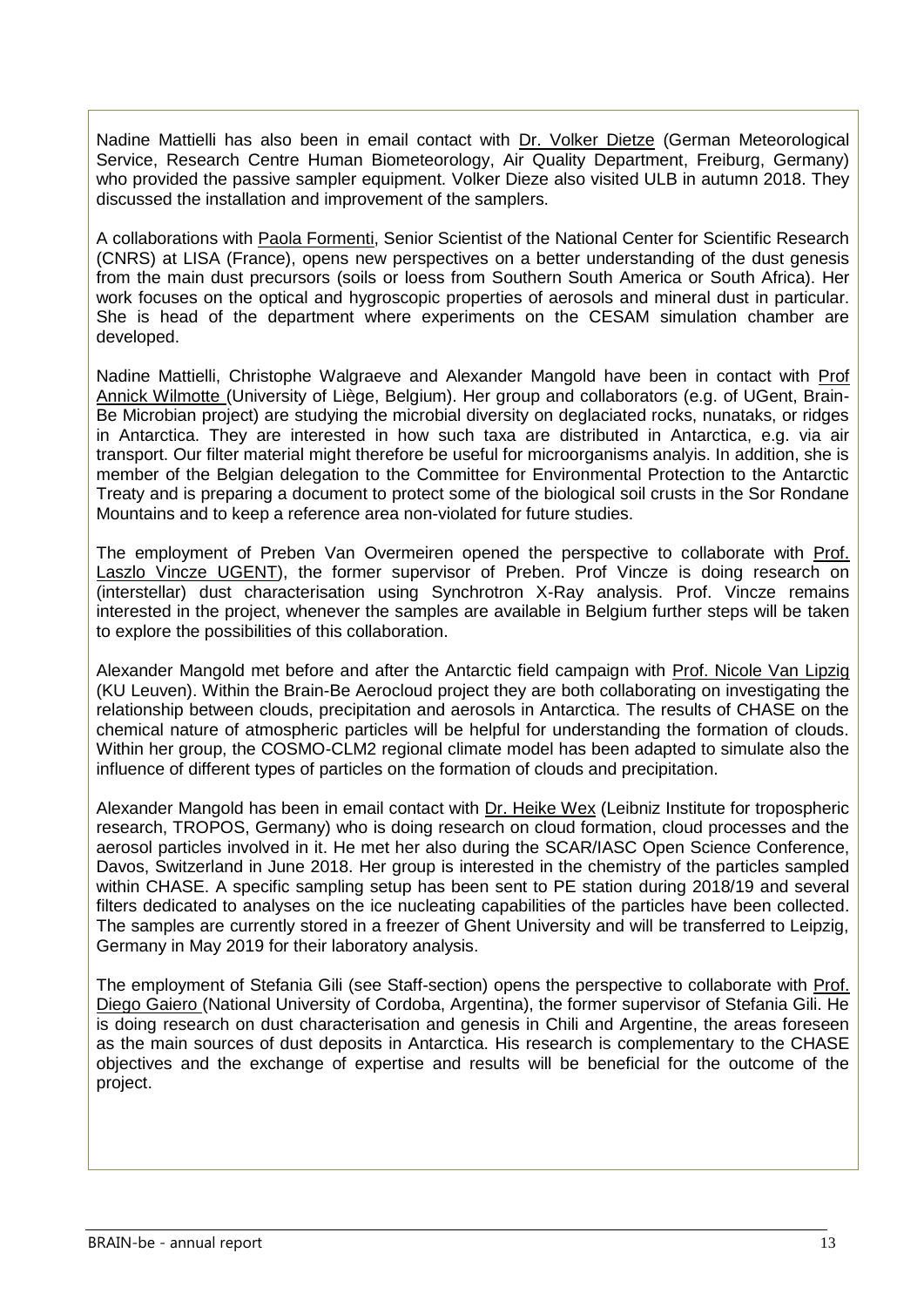# <span id="page-14-0"></span>**7. VALORISATION ACTIVITIES**

## <span id="page-14-1"></span>7.1 PUBLICATIONS

Publications in peer-reviewed scientific journals:

- Herenz, Wex, Mangold, Laffineur, Gorodetskaya, Fleming, Panagi, Stratmann, CCN measurements at the Princess Elisabeth Antarctica Research station during three austral summers, Atmos. Chem. Phys. 19, 275-294, doi.org/10.5194/acp-19-275-2019, 2019.
- A manuscript is in preparation for submission to the Atmosphere Journal: Is the Argentinean Loess a primary dust source in the Southern Hemisphere?, by S. Gili, D. Gaiero, N. Mattielli, G. Torre, S. Goldstein, F. Chemale and E. Koester.
- A manuscript is preparation: Pb-Sr-Nd-Zn-Cu-Fe multi-isotope analytical protocole adapted for dust studies, by A. Vandertsraeten, N. Mattielli, S. Bonneville.

#### <span id="page-14-2"></span>7.2 PARTICIPATION/ORGANISATION OF SEMINARS (NATIONAL/INTERNATIONAL)

*Oral presentation, poster… and/or organisation of workshops, symposia etc.*

Oral presentations:

- Mangold, A., Q. Laffineur, A. Delcloo, C. Hermans, F. Hendrick, A. Gossart, N. Souverijns, P. Herenz, H. Wex, N. Van Lipzig and H. De Backer, Aerosol variability linked to clouds and precipitation in the Sor Rondane area, POLAR2018, SCAR/IASC Open Science Conference, Davos, Switzerland, 19-23 June 2018.
- Gili, S. Chasing dust in Dronning Maud Land, East Antarctica: A geochemical perspective. *Seminar, Ghent University,* 10 May 2018
- A. Vanderstraeten, Gili. S, Mangold, A., Bonneville, S., Walgraeve, C., Van Overmeiren, P., Goderis, S., and Mattielli, N. Chasing dust in Dronning Maud Land, East Antarctica: A Trace Element perspective. INQUA, *Dublin, Ireland, 23-31 July 2019*

Poster presentations:

- Mangold, A., Q. Laffineur, R. Van Malderen, C. Hermans, K. Nys, M. Verbruggen and H. De Backer, Total ozone, UV and radio sounding measurements in the Sør Rondane Mountains, POLAR2018, SCAR/IASC Open Science Conference, Davos, Switzerland, 19-23 June 2018.
- Andy W. Delcloo and Pieter De Meutter, Uncertainty quantification of Lagrangian dispersion modelling using ECMWF's ERA5 ensemble data within the framework of the ATM Challenge, NERIS workshop, 25 - 27 April 2018, Dublin, Ireland.

CHASE partners will participate and contribute to the 'Antarctic climate symposium', organised by the BrainBe AEROCLOUD project on 10 May 2019 in Brussels.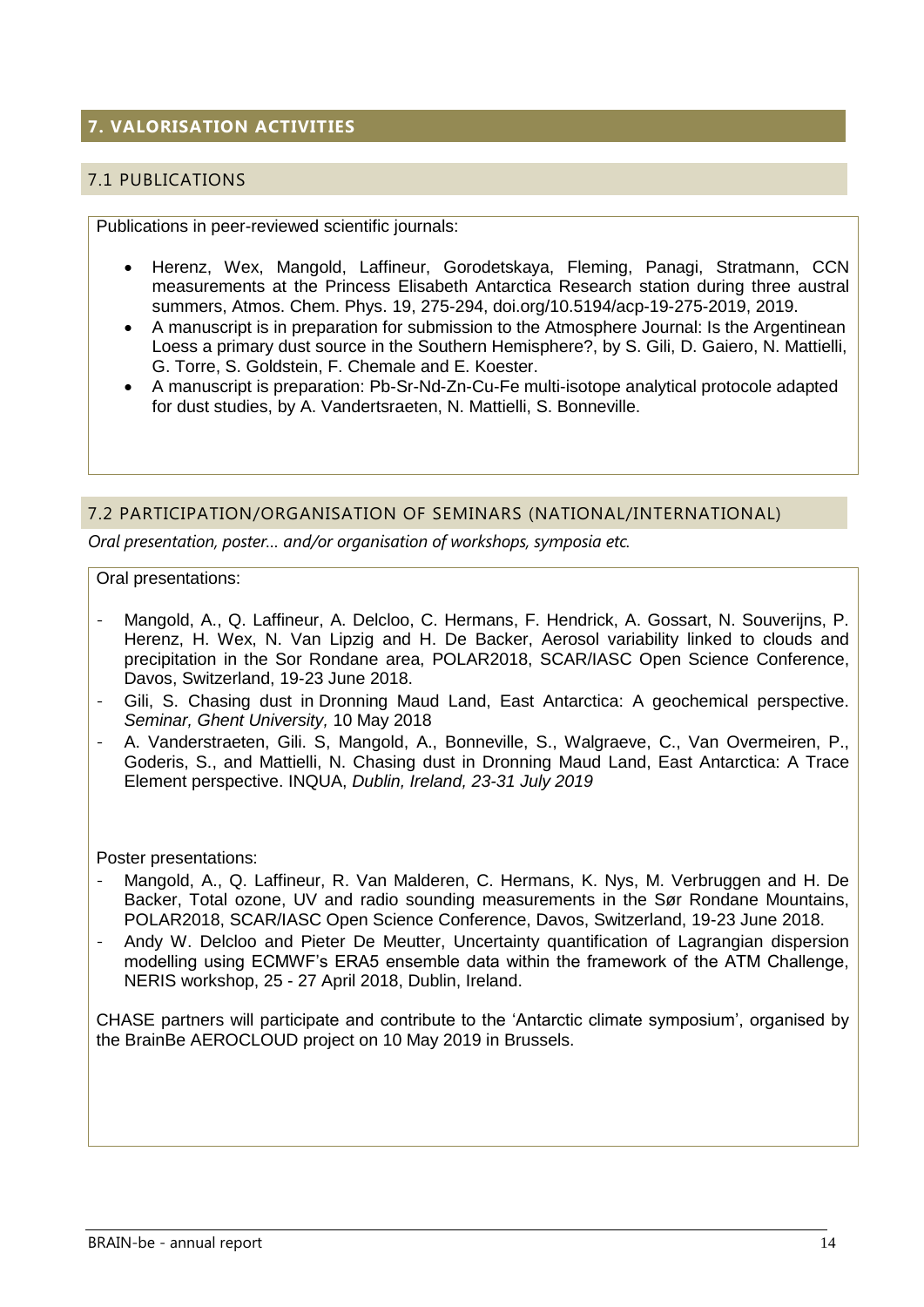## <span id="page-15-0"></span>7.3 SUPPORT TO DECISION MAKING (IF APPLICABLE)

The connection between scientific research on Antarctica and policy is largely managed by the Scientific Committee on Antarctic Research (SCAR). Belgium is a Full Member of SCAR, represented by the Belgian National Committee on Antarctic Research (BNCAR, http://dev.ulb.ac.be/glaciol/BNCAR/). Prof. Philippe Claeys and Dr. Alexander Mangold are members of BNCAR and have been attending the meetings to ensure that all scientists involved are aware of the ongoing research. This is further strengthened via discussions with members of the follow up committee. CHASE scientists attended and gave presentations at the XXXV SCAR Biennial Meeting and the associated symposium POLAR2018 co-organized between SCAR and the International Arctic Science Committee IASC (June 2018, Davos, Switzerland).

## <span id="page-15-1"></span>7.4 OTHER

- Blog by Stefania Gili and Nadine Mattielli on research activities during Belare 2018/19: (www.bncar.be )
- Blog on RMI's activities at Princess Elisabeth station: belatmos.blogspot.be
- Blog by Preben Van Overmeiren on the research activities during Belare 2018/19 (https://www.ugent.be/bw/gct/en/research/envoc/blog)
- 2 videocalls from the PEA station to secondary schools by Preben Van Overmeiren
- A reporter from the Belgian newspaper 'Het Laatste Nieuws' interviewed Preben Van Overmeiren before departing for the second field campaign. The article was published on 16/11/2018
- Stefania Gili produces a short video on the dust sampling during Belare 2018- 2019: http://www.ulb.ac.be/actulb/index.php?d=1&article=15107

## <span id="page-15-2"></span>**8. ENCOUNTERED PROBLEMS AND SOLUTIONS**

*Encountered problems/obstacles, adopted and/or envisaged solutions, unsolved problems*

The localisation of the 'Atmos' shelter for active sampling is not ideal with respect to avoid as much as possible contamination of the filter samples. Although the main station is downwind of the main wind direction, the distance to it is still only around 300 m. Also, the fuel platform where full fuel drums are stored is at less than 100 m distance. This meant bulldozer traffic from time to time with the need to interrupt the active sampling. Although the pumping was mostly interrupted in time, this cannot be guaranteed always. Chase partners will discuss with the station operator possible improvements and adaptations in order to assure to the most possible non-contaminated measurements. A proposal was introduced to the Brain-be Valorisation action 2018 with the aim to support a new mobile measurement container which could be installed further away from the station. It was however not withhold for financing.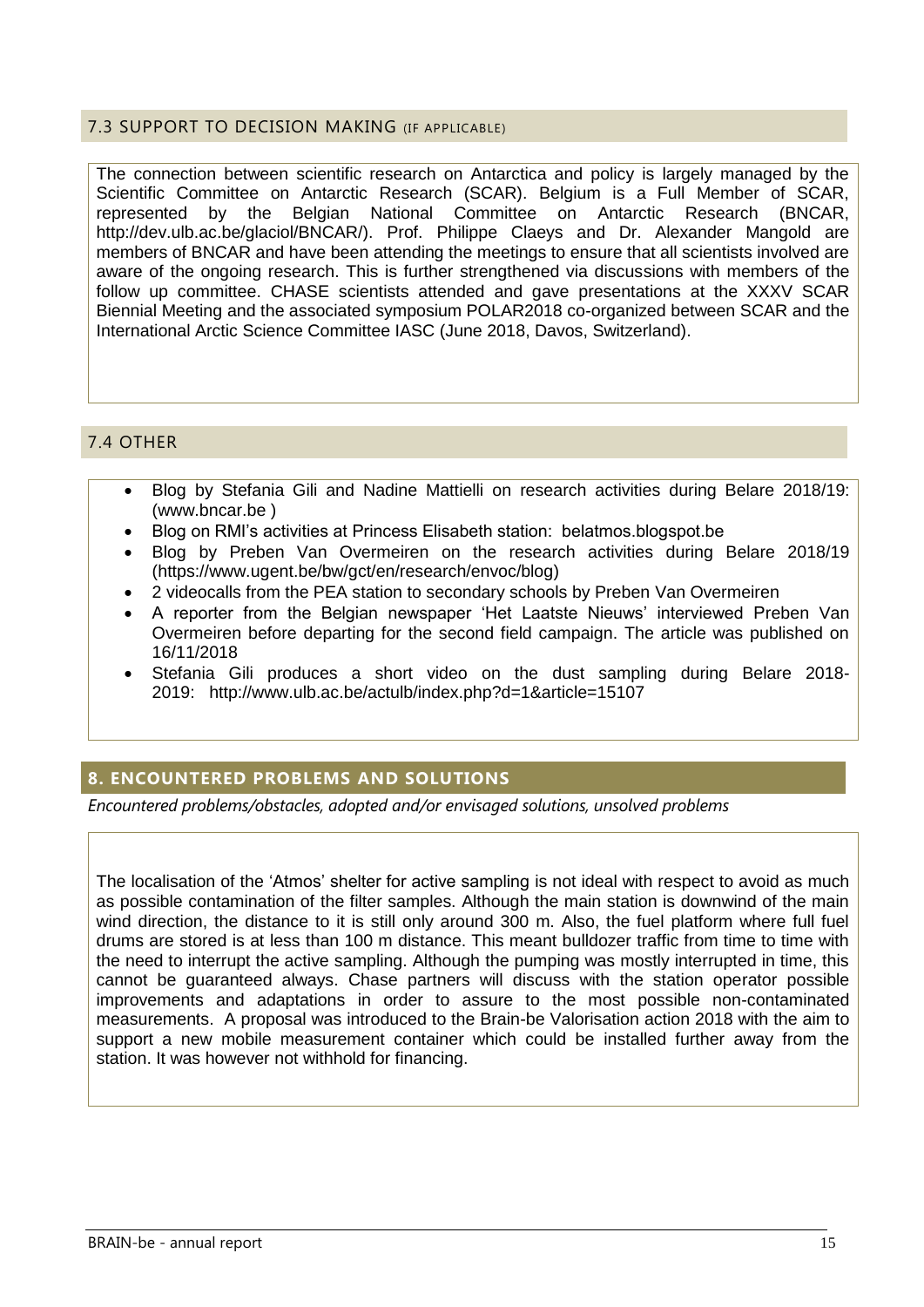## **9. MODIFICATIONS COMPARED TO THE PREVIOUS REPORT (IF APPLICABLE)**

# 9.1 PERSONNEL

#### No changes with respect to project-financed personnel

<span id="page-16-1"></span><span id="page-16-0"></span>

| <b>Dent</b><br>Part | Name | Nationality | Gender | Date of birth | Certificate | graduation<br>$\mathbf{\tilde{o}}$<br>Year | Statute | financed<br>project<br>the<br>Time implication in<br>by BELSPO (in FTE) | of labour contract<br>Type | Salary<br>gross<br>Annual | Time implication in the project financed<br>source(s) (in FTE)<br>other<br>$\mathbf{\Sigma}$ | funding source(s)<br>other<br>of the<br>Name(s) | Remarks |
|---------------------|------|-------------|--------|---------------|-------------|--------------------------------------------|---------|-------------------------------------------------------------------------|----------------------------|---------------------------|----------------------------------------------------------------------------------------------|-------------------------------------------------|---------|
|                     |      |             |        |               |             |                                            |         |                                                                         |                            |                           |                                                                                              |                                                 |         |
|                     |      |             |        |               |             |                                            |         |                                                                         |                            |                           |                                                                                              |                                                 |         |
|                     |      |             |        |               |             |                                            |         |                                                                         |                            |                           |                                                                                              |                                                 |         |